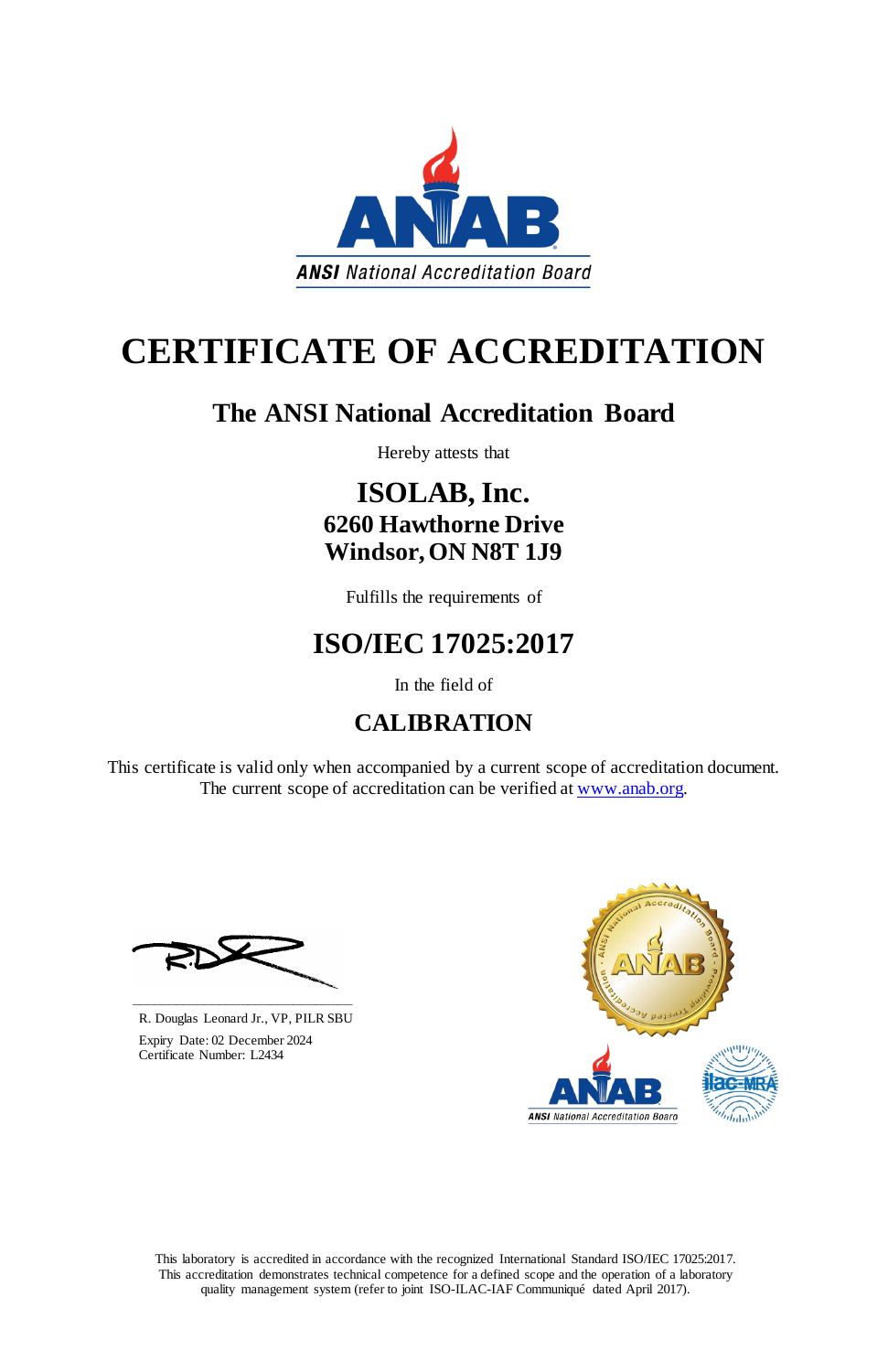

### **SCOPE OF ACCREDITATION TO ISO/IEC 17025:2017**

### **ISOLAB, Inc.**

6260 Hawthorne Dr. Windsor, ON N8T 1J9<br>Jansari 519-948-8371 Pradip Jansari

### **CALIBRATION**

Valid to: **December 2, 2024** Certificate Number: **L2434** 

#### **Electrical – DC/Low Frequency**

| Parameter/Equipment                                                                                          | Range                                                                                                                                       | <b>Expanded Uncertainty of</b><br>Measurement $(+/-)$                                     | Reference Standard,<br>Method, and/or<br><b>Equipment</b>                                                |
|--------------------------------------------------------------------------------------------------------------|---------------------------------------------------------------------------------------------------------------------------------------------|-------------------------------------------------------------------------------------------|----------------------------------------------------------------------------------------------------------|
| <b>DC</b> Current Generate                                                                                   | $(1 to 10)$ mA<br>$(10 to 20)$ mA<br>$(20 \text{ to } 100) \text{ mA}$<br>$(0.1 \text{ to } 1)$ A<br>$(1 to 3)$ A<br>$(3 \text{ to } 10)$ A | $0.004 \text{ mA}$<br>$0.006 \text{ mA}$<br>$0.06 \text{ mA}$<br>0.006A<br>0.02A<br>0.06A | Comparison with Fluke<br>8846A/Agilent 34401A<br>Multimeter<br>(Fluke 741B/760A)<br>Calibrator sourcing) |
| <b>DC Current Measure</b>                                                                                    | (1 to 10) mA<br>$(10 to 20)$ mA<br>$(20 to 100)$ mA<br>$(0.1 \text{ to } 1)$ A<br>$(1 to 3)$ A<br>$(3 \text{ to } 10)$ A                    | 0.007 <sub>m</sub> A<br>$0.003 \text{ mA}$<br>0.055A<br>0.0075A<br>0.003A<br>0.017A       | Measurement with Fluke<br>8846A/Agilent 34401A<br>Multimeter                                             |
| <b>AC Current Generate 1 kHz</b>                                                                             | (0 to 100) $\mu$ A<br>$(0.1 \text{ to } 100) \text{ mA}$<br>$(0 to 1)$ A<br>$(0 to 3)$ A<br>$(0 to 10)$ A                                   | $0.65 \mu A$<br>0.6 <sub>m</sub> A<br>0.007A<br>0.02A<br>0.07A                            | Comparison with Fluke<br>8846A/Agilent 34401A<br>Multimeter<br>(Fluke 741B/760A<br>Calibrator sourcing)  |
| <b>AC Current Measure 1 kHz</b>                                                                              | (0 to 100) $\mu$ A<br>$(0.1 \text{ to } 100) \text{ mA}$<br>$(0 to 1)$ A<br>$(0 to 3)$ A<br>$(0 to 10)$ A                                   | $0.22 \mu A$<br>0.016mA<br>0.0016A<br>0.005A<br>0.022A                                    | Measurement with<br>8846A/Agilent 34401A<br>Multimeter                                                   |
| Electrical Simulation of<br><b>RTD</b> Temperature<br>Recorders, Controllers,<br>and Indicators <sup>1</sup> | $(-200 \text{ to } 400)$ °C                                                                                                                 | $0.17\text{ °C}$                                                                          | Flue 741B, Fluke 753<br>Calibrator, Decade box.                                                          |

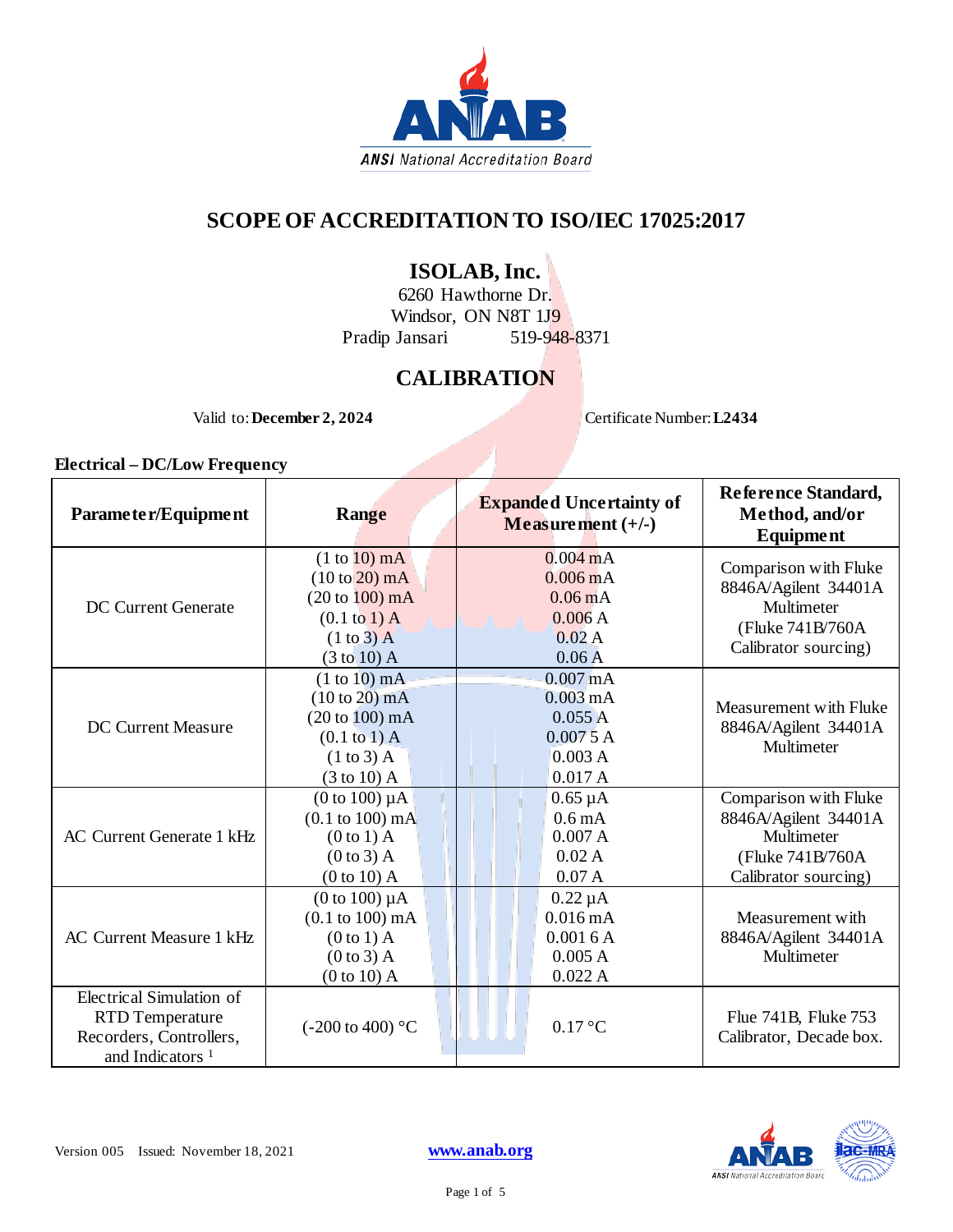

#### **Electrical – DC/Low Frequency**

| Parameter/Equipment        | Range                                                                                                                                                                                                                                                                                                    | <b>Expanded Uncertainty of</b><br>Measurement $(+/-)$                                                                                                | Reference Standard,<br>Method, and/or<br>Equipment                                                      |
|----------------------------|----------------------------------------------------------------------------------------------------------------------------------------------------------------------------------------------------------------------------------------------------------------------------------------------------------|------------------------------------------------------------------------------------------------------------------------------------------------------|---------------------------------------------------------------------------------------------------------|
| Resistance                 | $(0 \text{ to } 10 \Omega)$<br>(1 to 100) $\Omega$<br>$(0.1 \text{ to } 1) \text{ k}\Omega$<br>$(1 \text{ to } 10) \text{ k}\Omega$<br>$(10 \text{ to } 100) \text{ k}\Omega$<br>$(0.1 \text{ to } 1) \text{ M}\Omega$<br>$(1 \text{ to } 10) \text{ M}\Omega$<br>$(10 \text{ to } 100) \text{ M}\Omega$ | $0.004\ \Omega$<br>$0.015 \Omega$<br>$0.16 \Omega$<br>$1.5 \Omega$<br>$15\Omega$<br>$0.002$ M $\Omega$<br>$0.0045 M\Omega$<br>$0.82$ M $\Omega$      | Comparison with Fluke<br>8846A/Agilent 34401A<br>Multimeter<br>(Fluke 741B/760A<br>Calibrator sourcing) |
| DC Voltage Generate        | $(0 to 100)$ mV<br>$(0.1 \text{ to } 1) V$<br>(1 to 10) V<br>(10 to 100) V<br>$(100 \text{ to } 1000) \text{ V}$                                                                                                                                                                                         | $0.0075$ mV<br>$0.35$ mV<br>0.0046V<br>0.0055 V<br>$0.053$ <sub>V</sub>                                                                              | Comparison with Fluke<br>8846A/Agilent 34401A<br>Multimeter<br>(Fluke 741B/760A<br>Calibrator sourcing) |
| DC Voltage Measure         | (0 to 100) mV<br>$(0.1 \text{ to } 1) V$<br>(1 to 10) V<br>(10 to 100) V<br>$(100 \text{ to } 1000) \text{ V}$                                                                                                                                                                                           | $0.0075$ mV<br>$0.35$ mV<br>6mV<br>$3 \text{ mV}$<br>$0.053$ mV                                                                                      | Measurement with Fluke<br>8846A/Agilent 34401A<br>Multimeter                                            |
| AC Voltage Generate        | $(1 to 100)$ mV<br>10 <sub>Hz</sub><br>$20$ kHz<br>50 kHz<br>100 kHz<br>$(0.1 \text{ to } 1) \text{ V}$<br>10 <sub>Hz</sub><br>20 kHz<br>50 kHz<br>100 kHz<br>(0 to 10) V<br>10 <sub>Hz</sub><br>20 kHz<br>50 kHz<br>100 kHz                                                                             | 0.6 <sub>m</sub> V<br>0.6 <sub>m</sub><br>$1 \text{ mV}$<br>$1 \text{ mV}$<br>0.006V<br>0.006V<br>0.007V<br>0.01V<br>0.06V<br>0.06V<br>0.07V<br>0.1V | Comparison with Fluke<br>8846A/Agilent 34401A<br>Multimeter<br>(Fluke 741B/760A<br>Calibrator sourcing) |
| <b>AC</b> Voltage Generate | (0 to 100) V<br>10 <sub>Hz</sub><br>20 kHz<br>50 kHz<br>100 kHz                                                                                                                                                                                                                                          | 0.1V<br>0.1V<br>0.7V<br>1 <sub>V</sub>                                                                                                               | Comparison with Fluke<br>8846A/Agilent 34401A<br>Multimeter<br>(Fluke 741B/760A<br>Calibrator sourcing) |

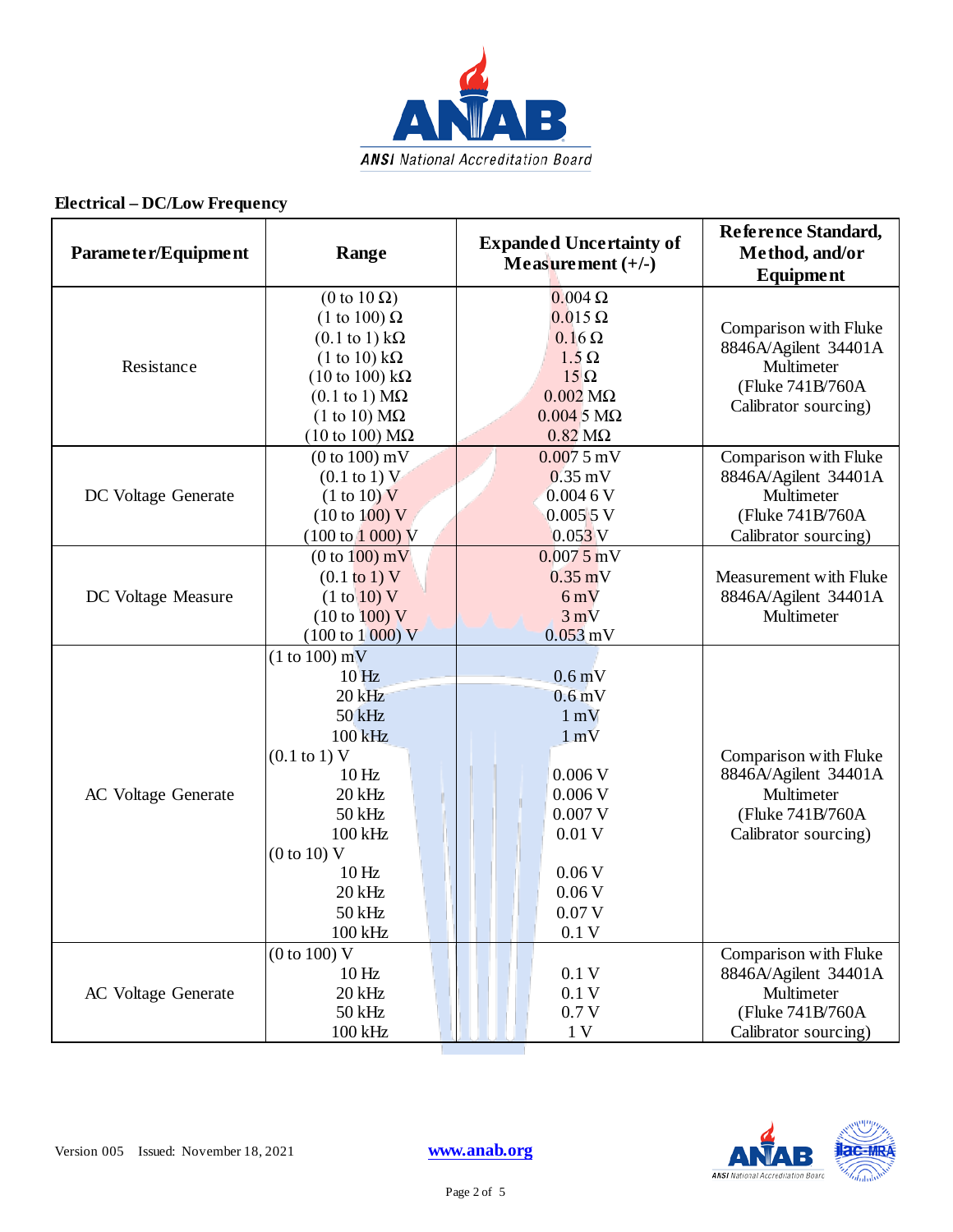

#### **Electrical – DC/Low Frequency**

| Parameter/Equipment                 | Range                               | <b>Expanded Uncertainty of</b><br>Measurement $(+/-)$ | Reference Standard,<br>Method, and/or<br>Equipment |
|-------------------------------------|-------------------------------------|-------------------------------------------------------|----------------------------------------------------|
|                                     | (0 to 1 000) V                      |                                                       | Comparison with Fluke                              |
|                                     | 10 <sub>Hz</sub>                    | 7V                                                    | 8846A/Agilent 34401A                               |
| AC Voltage Generate                 | 20 kHz                              | 7V                                                    | Multimeter                                         |
|                                     | 50 kHz                              | 7V                                                    | (Fluke 741B/760A                                   |
|                                     | 100 kHz                             | 7V                                                    | Calibrator sourcing)                               |
|                                     | $(1 to 100)$ mV                     |                                                       |                                                    |
|                                     | 10 <sub>Hz</sub>                    | $0.11$ mV                                             |                                                    |
|                                     | 20 kHz                              | $0.11 \text{ mV}$                                     |                                                    |
|                                     | 50 kHz                              | $0.7$ mV                                              |                                                    |
|                                     | 100 kHz                             | $0.7$ mV                                              |                                                    |
|                                     | $(0.1 \text{ to } 1) \text{ V}$     |                                                       |                                                    |
|                                     | 10 <sub>Hz</sub>                    | $0.001$ <sub>m</sub> V                                |                                                    |
|                                     | $20$ kHz                            | $0.001$ mV                                            |                                                    |
|                                     | $50$ kHz                            | $0.002$ mV                                            |                                                    |
|                                     | 100 kHz                             | $0.007$ mV                                            |                                                    |
|                                     | (0 to 10) V<br>10 <sub>Hz</sub>     | 0.01V                                                 | Measurement with Fluke                             |
|                                     | $20$ kHz                            | 0.01V                                                 |                                                    |
| AC Voltage Measure                  | $50$ kHz                            | 0.02V                                                 | 8846A/Agilent 34401A<br>Multimeter                 |
|                                     | $100$ kHz                           | 0.07 <sub>N</sub>                                     |                                                    |
|                                     | (0 to 100) V                        |                                                       |                                                    |
|                                     | 10 <sub>Hz</sub>                    | 0.1V                                                  |                                                    |
|                                     | $20$ kHz                            | 0.1V                                                  |                                                    |
|                                     | 50 kHz                              | 0.2V                                                  |                                                    |
|                                     | 100 kHz                             | 0.2V                                                  |                                                    |
|                                     | (0 to 1 000) V                      |                                                       |                                                    |
|                                     | 10 <sub>Hz</sub>                    | 0.9V                                                  |                                                    |
|                                     | 20 kHz                              | 0.9V                                                  |                                                    |
|                                     | 50 kHz                              | 0.9V                                                  |                                                    |
|                                     | $100$ kHz                           | 1 <sub>V</sub>                                        |                                                    |
|                                     | Type J &K                           |                                                       |                                                    |
| Electrical Simulation of            | $(-180 \text{ to } 1370)$ °C        | $0.35\text{ °C}$                                      |                                                    |
| TC Temperature                      | Type $R & S$                        |                                                       | Fluke 743, Fluke 753                               |
| Recorders/                          | (-50 to 1 760) $^{\circ} \mathrm C$ | $0.6\,^{\circ}\mathrm{C}$                             | Calibrator                                         |
| Controllers/Indicators <sup>1</sup> | Type T                              |                                                       |                                                    |
|                                     | $(-200 \text{ to } 400)$ °C         | $0.15\text{ °C}$                                      |                                                    |
|                                     |                                     |                                                       |                                                    |

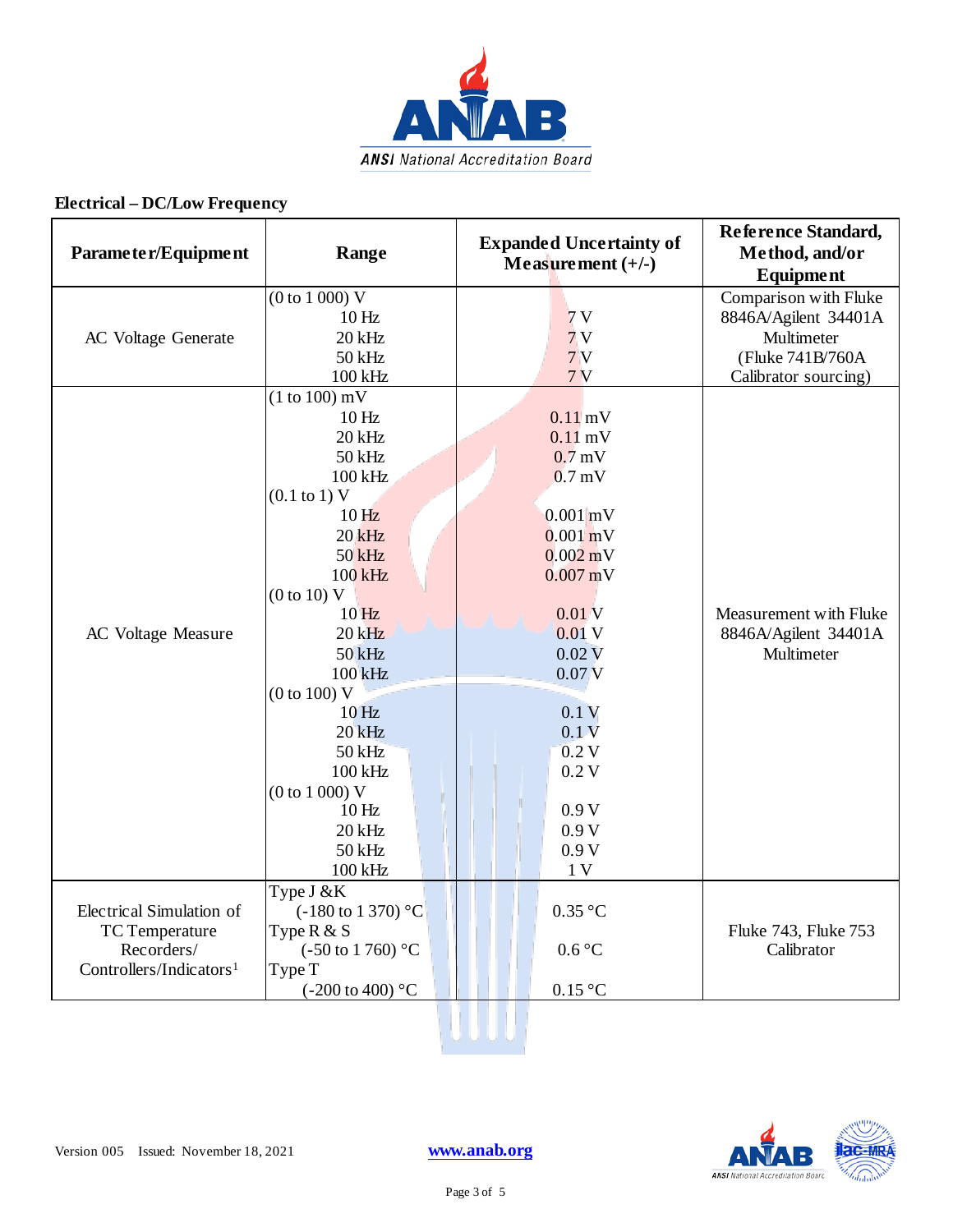

#### **Length – Dimensional Metrology**

| Parameter/Equipment  | Range                                    | <b>Expanded Uncertainty of</b><br>Measurement $(+/-)$ | Reference Standard,<br>Method, and/or<br>Equipment |
|----------------------|------------------------------------------|-------------------------------------------------------|----------------------------------------------------|
| Micrometer End Rods  | $(1 to 6)$ in<br>$(7 \text{ to } 12)$ in | $75 \mu$ in<br>$200 \mu m$                            | Gage Blocks and Dial<br>Indicator                  |
| Calipers             | $(1 to 6)$ in<br>$(7 \text{ to } 12)$ in | $100 \mu m$<br>$200 \mu m$                            |                                                    |
| Dial Indicators      | $(0 to 1)$ in                            | $15 \mu$ in                                           | Gauge Blocks/Micrometer<br>Head                    |
| Micrometer (Outside) | $(1 to 6)$ in<br>$(7 \text{ to } 12)$ in | $100 \mu m$<br>$175 \mu m$                            |                                                    |

**Contract Contract Contract Contract Contract Contract Contract Contract Contract Contract Contract Contract Contract Contract Contract Contract Contract Contract Contract Contract Contract Contract Contract Contract Contr** 

#### **Mass and Mass Related**

| Parameter/Equipment               | <b>Range</b>                                                                                                                                             | <b>Expanded Uncertainty of</b><br>Measurement $(+/-)$                                | Reference Standard,<br>Method, and/or<br><b>Equipment</b> |
|-----------------------------------|----------------------------------------------------------------------------------------------------------------------------------------------------------|--------------------------------------------------------------------------------------|-----------------------------------------------------------|
| Pressure Pneumatic <sup>1,2</sup> | (0 to 1) in H2O<br>(1 to 4) in H2O                                                                                                                       | $0.002$ in $H2O$<br>$0.01$ in $H2O$                                                  | Ametek PTE100 Pressure<br>Indicator                       |
|                                   | (4 to 354) in H2O                                                                                                                                        | $0.03\%$ of reading + 0.6R                                                           | Ametek PK-II Deadweight<br>Tester                         |
|                                   | $(10 to 1,000)$ psi                                                                                                                                      | $0.03\%$ of reading + 0.6R                                                           | Ametek HK-1000<br>Deadweight Tester                       |
| Pressure Hydraulic <sup>1,2</sup> | $(50 \text{ to } 10\,000) \text{ psi}$                                                                                                                   | $0.03\%$ of reading + 0.6R                                                           | Ametek T-50 Deadweight<br><b>Tester</b>                   |
| Vacuum Pneumatic <sup>1,2</sup>   | $(0 to 29)$ in Hg                                                                                                                                        | $0.04$ in Hg + 0.6R                                                                  | <b>Ashcroft PTE100 Pressure</b><br>Indicator              |
| Torque Tools <sup>1,2</sup>       | $(0.01 \text{ to } 250) \text{ lbf} \cdot \text{in}$<br>$(250 \text{ to } 1000)$ lbf $\cdot$ in<br>$(0.01 \text{ to } 1000) \text{ lbf} \cdot \text{ft}$ | 0.53 % of reading + $0.6R$<br>0.1 % of reading $+0.6R$<br>$0.15\%$ of reading + 0.6R | <b>Torque Tester</b>                                      |
| Torque Testers <sup>2</sup>       | $(1 to 200)$ lbf $\cdot$ in<br>$(10 to 1 000)$ lbf $\cdot$ ft                                                                                            | 0.04 % of reading + $0.6R$<br>$0.087 \%$ of reading + 0.6R                           | Torque Arm and Weights                                    |

#### **Thermodynamic**

| Parameter/Equipment        | Range                                                    | <b>Expanded Uncertainty of</b><br>Measurement $(+/-)$ | Reference Standard,<br>Method, and/or<br>Equipment                  |
|----------------------------|----------------------------------------------------------|-------------------------------------------------------|---------------------------------------------------------------------|
| <b>Temperature Sources</b> | $(-40 \text{ to } 250)$ °C<br>$(250 \text{ to } 660)$ °C | $0.1 \degree C$<br>$0.5\,^{\circ}\mathrm{C}$          | PRT and Fluke 741B<br>Calibrator /Hart Scientific<br>1502 Indicator |